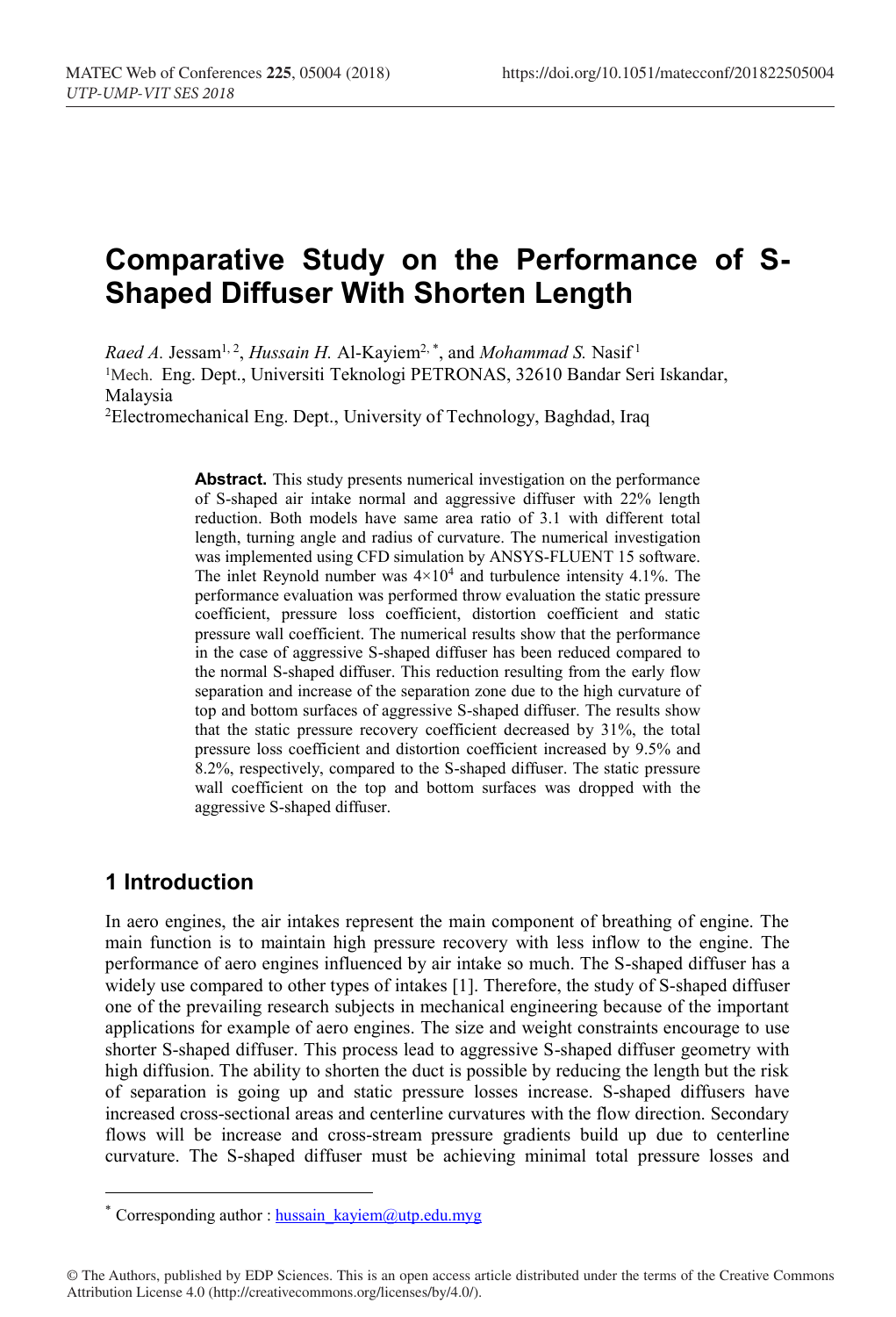facilitate almost uniform flow with small cross-flow velocity components at the outlet plane to be acceptable [2]. Maren et al [3] applied a new concept to reduce the length of S-duct, called integrated concept (IC), and compared with a base design. This concept represented by replacing the first row of low profile vane from the first bearing engine rotor by struts. The results show that total pressure loss base design is 4.4% and the total pressure loss with IC is  $4.3\%$ 

Other technique has been used by [4] to investigate numerically the effect of employing the energy promoters with different configurations on improving the performance of Sshaped aggressive diffuser. The results show that the static pressure recovery was improved by 47% and total loss coefficient was reduced by 56%. In the same way, LPVGs at first bend S-shaped have been investigated to study the influence of applying passive flow control on the flow separation [5]. Experimental study on the counter-rotating and co-rotating VGs configurations has been employed on the casing of aggressive interturbine S-duct [6]. The results show that the co-rotating VGs configurations were more active.

The objective of the present study is to investigate the effect of reduce the total length, thereby size reduction, on the performance of annular air intake S-shaped diffuser. The investigation was carried out on both normal and aggressive S-shaped diffusers numerically by CFD three-dimensional 3D simulations utilizing ANSYS-FLUENT 15 software. Static pressure recovery coefficient  $C_{PR}$ , total pressure loss coefficient  $C_{TL}$ , static pressure wall coefficient  $C_{WPR}$  and distortion coefficient  $DC(45^{\circ})$  have been adopted as indicators to compare the performance of both diffusers.

## **2 Proposed geometry**

Figure 1 shows the proposed geometry of the investigated S-shaped diffuser. The modelled diffusers have area conduit for smooth air inflow with 65 mm long  $(b_i) \times 65$  mm height  $(l_i)$ and 65 mm long  $(b_o) \times 125$  mm height  $(l_i)$  at the outlet. The proposed geometry of the both models is only  $45^{\circ}$  section of the  $360^{\circ}$  of the complete annular shape of the diffuser. All the geometrical parameters for both models are summarized in Table 1



**Fig. 1.** Geometry of modeled S-shaped diffuser with interesting planes.

**Table 1.** Geometry specifications of S-shaped diffuser and S-shaped aggressive diffuser models.

| <b>Parameter</b>               | S-shaped diffuser | S-shaped aggressive diffuser      |
|--------------------------------|-------------------|-----------------------------------|
| Area ratio, $AR(Ao/Ai)$        | 3.1               | 3.1                               |
| Model total length, Ltotal     | 526 mm            | $410$ mm                          |
| Test section length, $L_s$     | 396 mm            | $280$ mm                          |
| Turning angle, $\theta_b$      | $45\%45^{\circ}$  | $35.3\frac{9}{35.3}$ <sup>o</sup> |
| Centreline turning radius, $R$ | $280 \text{ mm}$  | $242.5 \text{ mm}$                |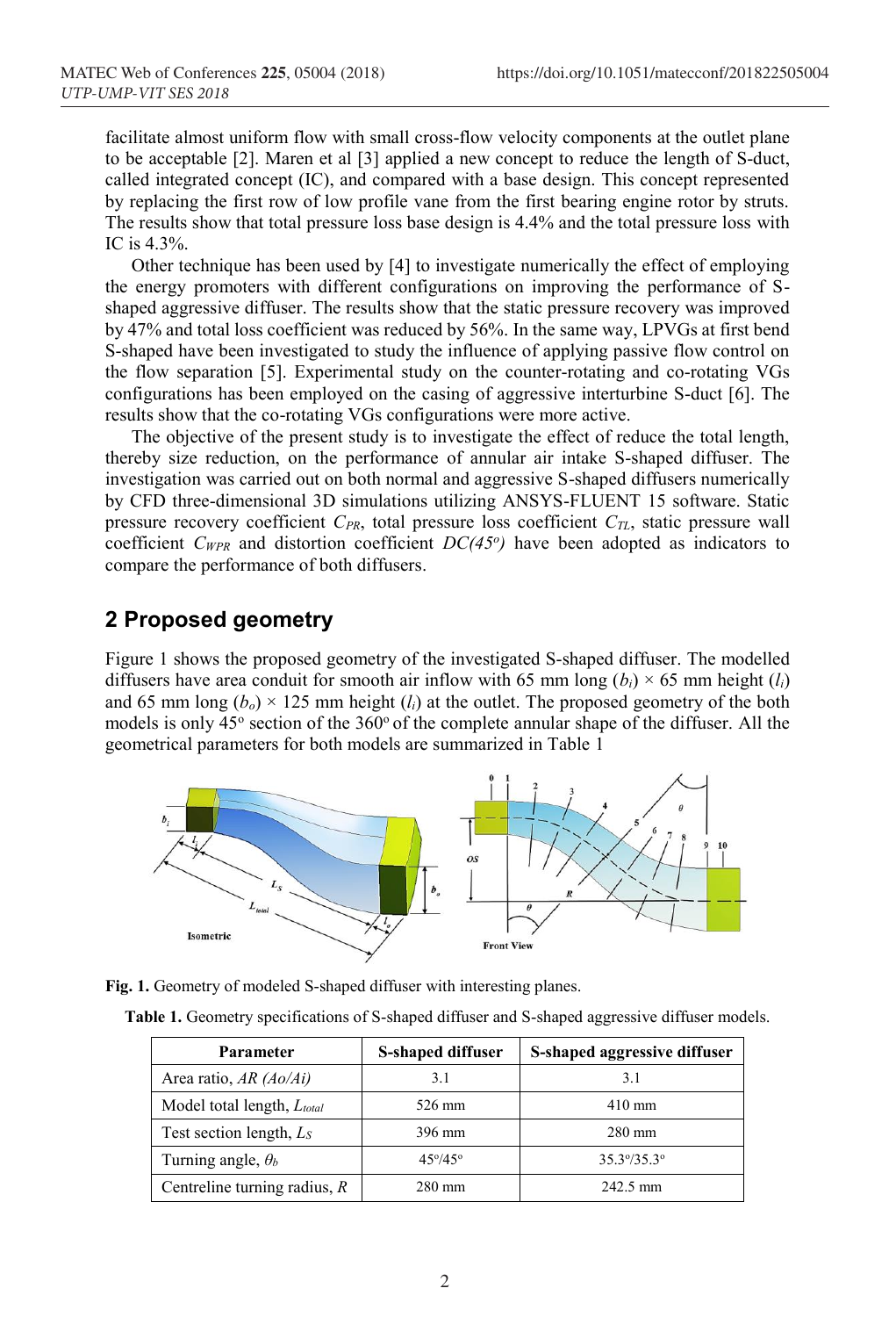# **3 Performance indicators**

The important indicators are using for performance evaluation of S-shaped diffuser are:

### **3.1 Static pressure recovery coefficient CPR**

It represents the value of kinetic energy that has been converted into pressure energy due to diffusing at any position along the S-shaped diffuser, it can by denoted by the equation:

$$
C_{PR} = \frac{P_s - P_{si}}{\frac{1}{2}\rho U_{avi}^2} \tag{1}
$$

Where:  $P_s$  = static pressure (N/m<sup>2</sup>),  $P_{si}$  = inlet static pressure (N/m<sup>2</sup>) and  $U_{av}$  *i* = average inlet velocity (m/s).

#### **3.2 Total pressure loss coefficient** *CTL*

This indicator represented the value of lost total pressure as a proportion of the mean inlet dynamic pressure due to viscous forces and turbulent mixing, it represented by:

$$
C_{TL} = \frac{P_{ti} - P_t}{\frac{1}{2}\rho U_{avi}^2}
$$
 (2)

Where:  $P_{ti}$  = inlet total pressure (N/m<sup>2</sup>) and  $P_t$  = total pressure (N/m<sup>2</sup>).

### **3.3 Wall static pressure coefficient** *CWPR*

It is represented by the following equation:

$$
C_{WPR} = \frac{P_{ws} - P_{ws}}{\frac{1}{2}\rho U_{av}^2} \tag{3}
$$

Where:  $P_{\text{ws}}$  = wall static pressure (N/m<sup>2</sup>) and  $P_{\text{ws}}$  = inlet wall static pressure (N/m<sup>2</sup>)

### **3.4 Distortion coefficient** *DC(45o)*

It is represented by the following equation:

$$
DC(45^O) = \frac{P_{tmax} - P_{tmin}}{P_{tavo}} \tag{4}
$$

Where:  $P_{\text{tmin}} =$  minimum total pressure at the outlet plane (N/m<sup>2</sup>),  $P_{\text{tmax}} =$  maximum total at outlet plane pressure ( $N/m^2$ ) and  $P_{tav, o}$  = average total at the outlet plane pressure ( $N/m^2$ ).

### **4 Numerical approach**

### **4.1 Governing equations**

The governing equations for continuity and momentum, as well as for steady, turbulent, 3D, and incompressible flows of air are as expressed as follows:

The continuity equation in Cartesian coordinates  $(x, y, z)$ :

$$
\frac{\partial u}{\partial x} + \frac{\partial v}{\partial y} + \frac{\partial w}{\partial z} = 0 \tag{5}
$$

X- Momentum equation: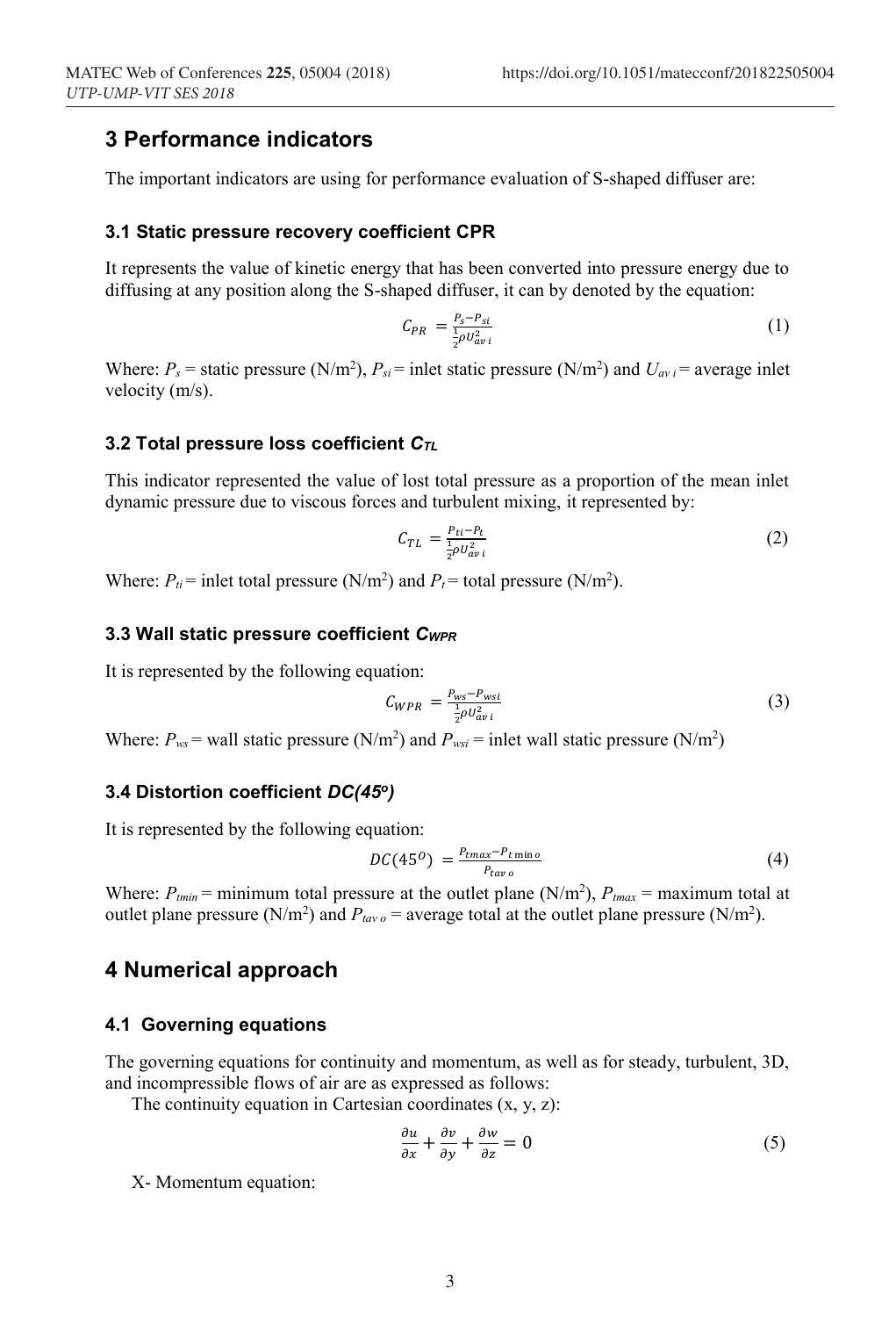$$
\rho \left( u \frac{\partial u}{\partial x} + v \frac{\partial u}{\partial y} + w \frac{\partial u}{\partial z} \right) = -\frac{\partial P}{\partial x} + \rho g_x + \mu \left( \frac{\partial^2 u}{\partial x^2} + \frac{\partial^2 u}{\partial y^2} + \frac{\partial^2 u}{\partial z^2} \right) \tag{6}
$$

Y- Momentum equation:

$$
\rho \left( u \frac{\partial v}{\partial x} + v \frac{\partial v}{\partial y} + w \frac{\partial v}{\partial z} \right) = -\frac{\partial P}{\partial y} + \rho g_y + \mu \left( \frac{\partial^2 v}{\partial x^2} + \frac{\partial^2 v}{\partial y^2} + \frac{\partial^2 v}{\partial z^2} \right) \tag{7}
$$

Z- Momentum equation:

$$
\rho \left( u \frac{\partial w}{\partial x} + v \frac{\partial w}{\partial y} + w \frac{\partial w}{\partial z} \right) = -\frac{\partial P}{\partial z} + \rho g_z + \mu \left( \frac{\partial^2 w}{\partial x^2} + \frac{\partial^2 w}{\partial y^2} + \frac{\partial^2 w}{\partial z^2} \right) \tag{8}
$$

By solving the equations from (5) to (8) the flow field have been predicated. The 3D Standard *k–ε* turbulence model has been adopted for quantities simulation. Near-wall scheme is performed with enhanced wall treatment to address the boundary layer formed during grid generation.

### **4.2 Boundary conditions**

The average inlet velocity, inlet pressure and outlet gauge pressure as listed in Table 2. Diffuser walls considered as no slip boundary condition and all simulation cases were performed with standard air at temperature  $30^{\circ}$  C.

| No. | <b>Boundary conditions</b> | Value    | No | <b>Boundary conditions</b> | Value                      |
|-----|----------------------------|----------|----|----------------------------|----------------------------|
|     | Inlet velocity             | 9.4(m/s) |    | Wall shear condition       | No-slip                    |
|     | Turbulence intensity       | 4.1%     |    | Air Density( $\rho$ )      | $1.165 \text{ kg/m}^3$     |
|     | Pressure (outlet)          | 0 Pa     |    | Air Viscosity $(\mu)$      | $1.85\times10^{5}$ kg/ m.s |

**Table 2.** Description of boundary conditions.

#### **4.3 Mesh generation and mesh independence**

The geometry of S-shaped diffuser has been modeled by modular design ANSYS 15 and generated by ANSYS - FLUENT 15. To determine the optimum number of mesh cells used to obtain accurate solution, a mesh refinement has been conducted. Mesh independence study based on the *CWPR* to select the optimum number of elements as in Table 3.

**Table 3.** Static pressure wall coefficient *CWPR* variation with refining the grid of S-shaped aggressive diffuser compared to the experimental case.

|                    | <b>Static Pressure Wall Coefficient CWPR</b> |            |                  |                       |            |                  |
|--------------------|----------------------------------------------|------------|------------------|-----------------------|------------|------------------|
| No.<br>of elements | Top surface                                  |            |                  | <b>Bottom surface</b> |            |                  |
|                    | Exp.                                         | <b>CFD</b> | <b>Deviation</b> | Exp.                  | <b>CFD</b> | <b>Deviation</b> |
| 183402             | 0.759                                        | 0.931      | 23 %             | 0.795                 | 0.958      | 21%              |
| 214417             |                                              | 0.893      | 18 %             |                       | 0.926      | 16.5%            |
| 666976             |                                              | 0.856      | 13 %             |                       | 0.901      | 13.3%            |
| 843827             |                                              | 0.825      | $9.2\%$          |                       | 0.864      | 9.5%             |

It is obvious with the finer mesh 843827 elements the results were very close with previous experiment case of 9.2% and 8.6% for the top and bottom surfaces, respectively. Therefore, 843827 elements are used as the optimum number of mesh for the simulation.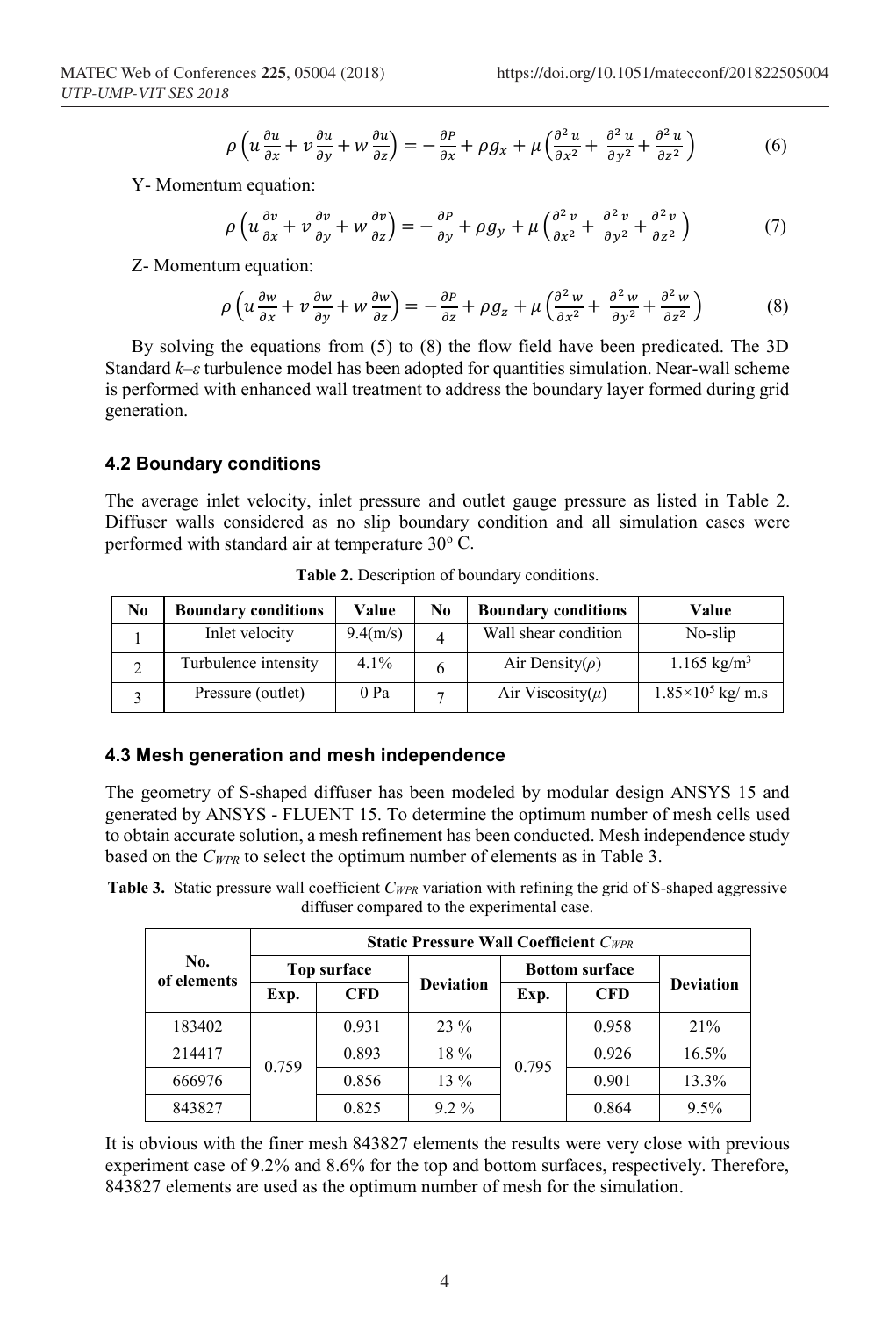# **5 Results and discussion**

The numerical results show that the  $C_{PR}$  has been reduced by 31%. This drop created from the high bending surface of diffuser which is accelerate the flow especially on the bottom surface, thereby increase the flow separation and reduce the static pressure of aggressive Sshaped diffuser. Also, the  $C_{TL}$  was increased by 9.5% with aggressive diffuser. Fig.2 explains the distribution of velocity vectors and contours at the outlet plane for both diffusers and it can observe higher velocity with aggressive diffuser and cover larger area Fig.2-A compared to S-shaped diffuser Fig.2-B. Also, strong counter-rotating vortices, with bounded circular area, on the corners of the bottom surface of aggressive S-shaped diffuser were generated. This process leading reduces  $C_{PR}$  and increase the  $C_{TL}$  at the outlet plane.



**Fig. 2.** Velocity vectors and velocity contours at the outlet plane of: A-normal S-shaped diffuser and B- aggressive S-shaped diffuser.

The other important indicator used for performance evaluation is  $DC(45^{\circ})$ . The total pressure values with measured data and numerical results of aggressive diffuser was higher, also, the difference between the maximum and minimum values was large compared with values of normal diffuser, as shown in Fig.3-A and 3-B. This large difference increases the  $DC(45^{\circ})$  at the outlet plane and reduces the flow uniformity at the outlet plane. The  $DC(45^{\circ})$ was increased by 8.2% of the aggressive diffuser compared to normal diffuser as explain in Table 4.



**Fig. 3.** Total pressure contours at the outlet plane of S-shaped diffuser: A. normal B. aggressive.

| Table 4. Performance parameters of S-shaped diffuser and S-shaped aggressive diffuser models. |
|-----------------------------------------------------------------------------------------------|
|-----------------------------------------------------------------------------------------------|

| <b>Performance Parameter</b> | S-shaped diffuser | S-shaped aggressive diffuser |
|------------------------------|-------------------|------------------------------|
| $C_{PR}$                     | 0.76              | 0.58                         |
| $C_{TL}$                     | 0.114             | 0.126                        |
| $DC(45)^{\circ}$             | 0.168             | 0.183                        |

Fig. 4 shows the results of *CWPR* along the length of the normal diffuser and aggressive diffuser. In both diffusers, the bottom surfaces have an accelerated flow resulting from high diffusion due to the strong curvature at the first bend. The process drops the  $C_{WPR}$  to minimum value. After this drop, the *CWPR* recovered by the deceleration due to increase in the crosssectional area. The reduction in  $C_{WPR}$  with aggressive S-shaped diffuser is less than -0.2